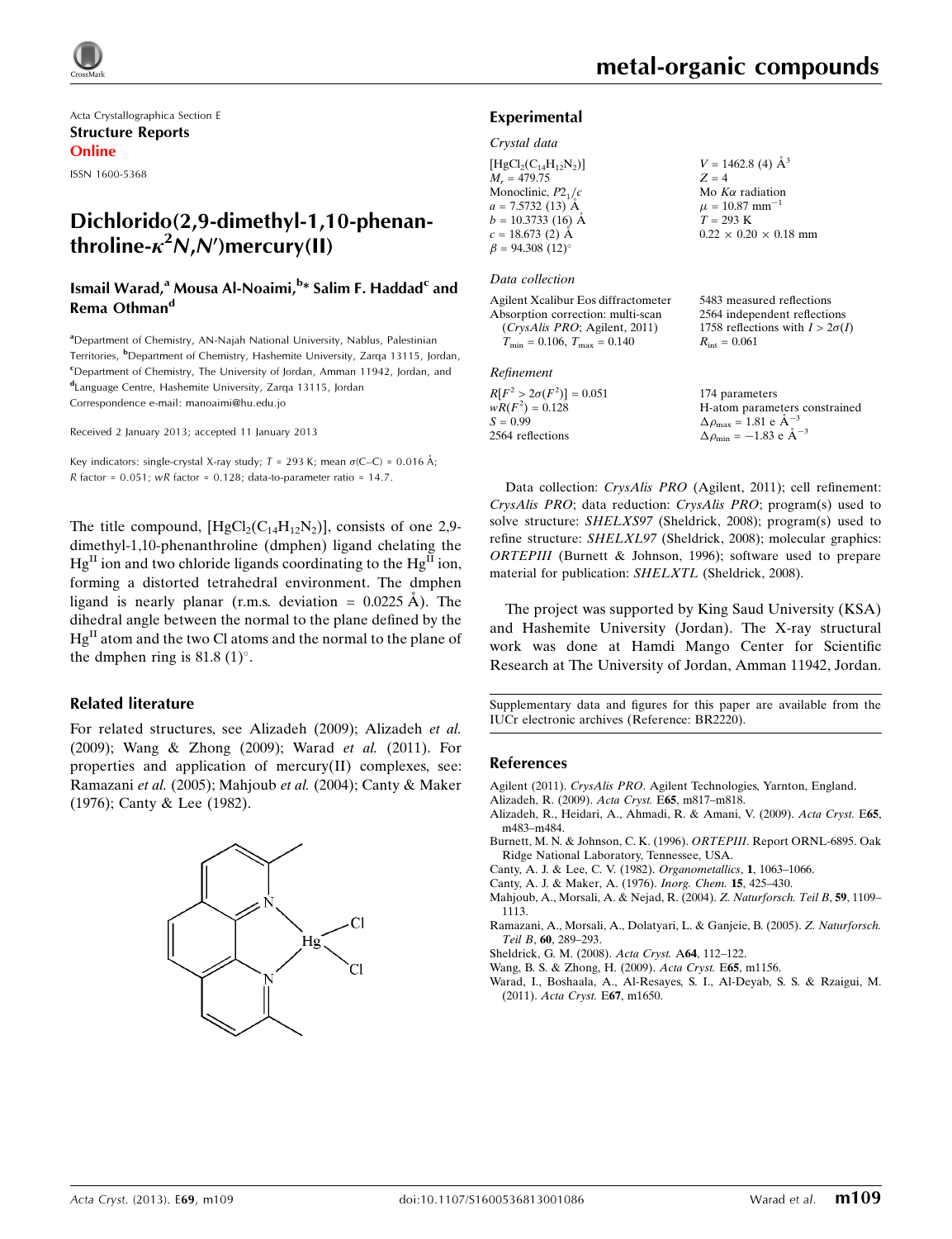# **supporting information**

*Acta Cryst.* (2013). E**69**, m109 [doi:10.1107/S1600536813001086]

# **Dichlorido(2,9-dimethyl-1,10-phenanthroline-***κ***<sup>2</sup>** *N***,***N***′)mercury(II)**

# **Ismail Warad, Mousa Al-Noaimi, Salim F. Haddad and Rema Othman**

## **S1. Comment**

The coordination chemistry of mercury(II) with N-donor ligands is of interest due to applications as solid-state materials (Ramazani *et al.*, 2005; Mahjoub *et al.*, 2004). Hg(II) complexes with bidentate ligands have been obtained in which Hg(II) adopts higher coordination numbers such as complexes of 1,10-phenanthroline (Canty & Maker, 1976) and Nsubstituted pyrazole (Canty & Lee, 1982). The molecular structure of  $[HgCl_2(C_{14}H_{12}N_2)]$ , along with the numbering scheme is shown in Fig. 1.  $HgCl<sub>2</sub>$  is chelated by the bidentate phenanthroline molecule and that the coordination of the nitrogen and chlorine atoms about the Hg atom is essentially a distorted tetrahedral environment (Fig. 1).

## **S2. Experimental**

The desired complex was prepared by mixting of mercury chloride  $(HgCl<sub>2</sub>, 39.7 mg, 0.14 mmol)$  in methanol (10 ml) with dmphen (32.0 mg, 0.15 mmol) in dichloromethane (5 ml) is stirred for one houre at room temperature. The obtained solution was concentrated to about 2 ml underreduced pressure and mixed to 30 ml of diethyl ether. The white precipitate was filtered and dried. suitable colourless crystals were obtained by slow diffusion of diethyl ether into a solution of the complex in dichloromethane.

## **S3. Refinement**

All nonhydrogen atoms were refined anisotropically. H atoms were positioned geometrically, with  $C-H = 0.93$  and 0.96 Å for aromatic and methyl H, respectively, and constrained to ride on their parent atoms, with  $U_{iso}(H) = 1.2 \text{Ueq}(C)$ . Highest difference peak and hole are 1.81 and  $-1.83e/\AA$ <sup>3</sup> close to the Hg atom.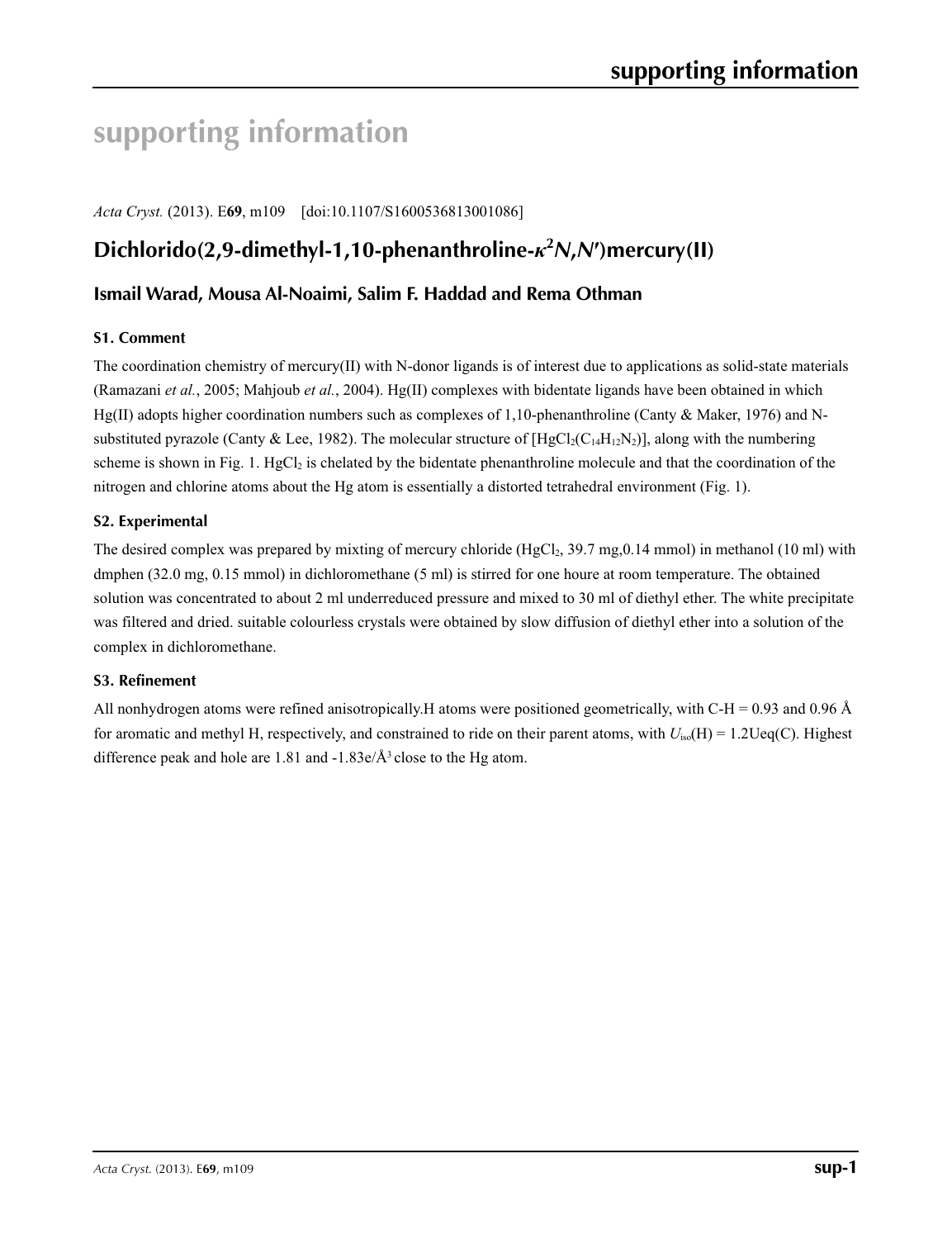

# **Figure 1**

An *ORTEP* (Burnett & Johnson, 1996) view of Hg(Cl)<sub>2</sub>(dmphen). Displacement ellipsoids are drawn at the 30% probability level. H atoms are represented as small spheres of arbitrary radii.

# **Dichlorido(2,9-dimethyl-1,10-phenanthroline-***κ***<sup>2</sup>** *N***,***N***′)mercury(II)**

| Crystal data                                                |                                         |
|-------------------------------------------------------------|-----------------------------------------|
| $[HgCl_2(C_{14}H_{12}N_2)]$                                 | $F(000) = 896$                          |
| $M_r = 479.75$                                              | $D_x = 2.178$ Mg m <sup>-3</sup>        |
| Monoclinic, $P2_1/c$                                        | Mo Ka radiation, $\lambda = 0.71073$ Å  |
| Hall symbol: -P 2ybc                                        | Cell parameters from 1534 reflections   |
| $a = 7.5732(13)$ Å                                          | $\theta$ = 2.9–29.0°                    |
| $b = 10.3733(16)$ Å                                         | $\mu = 10.87$ mm <sup>-1</sup>          |
| $c = 18.673$ (2) Å                                          | $T = 293 \text{ K}$                     |
| $\beta$ = 94.308 (12) <sup>o</sup>                          | Block, colourless                       |
| $V = 1462.8$ (4) Å <sup>3</sup><br>$Z=4$<br>Data collection | $0.22 \times 0.20 \times 0.18$ mm       |
| <b>Agilent Xcalibur Eos</b>                                 | Absorption correction: multi-scan       |
| diffractometer                                              | (CrysAlis PRO; Agilent, 2011)           |
| Radiation source: Enhance (Mo) X-ray Source                 | $T_{\min} = 0.106$ , $T_{\max} = 0.140$ |
| Graphite monochromator                                      | 5483 measured reflections               |
| Detector resolution: 16.0534 pixels mm <sup>-1</sup>        | 2564 independent reflections            |
| $\omega$ scans                                              | 1758 reflections with $I > 2\sigma(I)$  |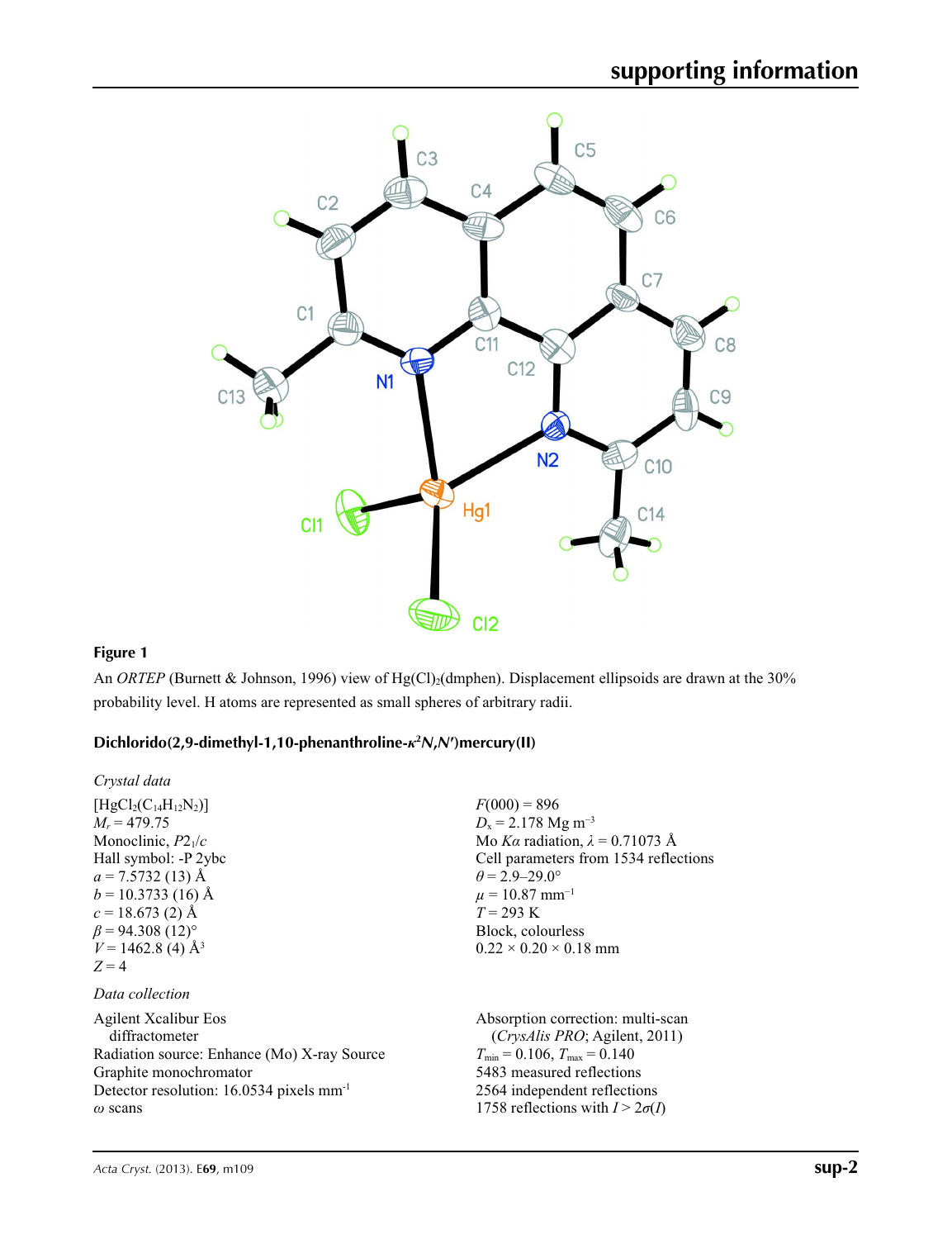| $R_{\text{int}} = 0.061$                                                   | $k = -12 \rightarrow 12$                                     |
|----------------------------------------------------------------------------|--------------------------------------------------------------|
| $\theta_{\text{max}} = 25.0^{\circ}$ , $\theta_{\text{min}} = 2.9^{\circ}$ | $l = -16 \rightarrow 22$                                     |
| $h = -9 \rightarrow 7$                                                     |                                                              |
| Refinement                                                                 |                                                              |
| Refinement on $F^2$                                                        | Secondary atom site location: difference Fourier             |
| Least-squares matrix: full                                                 | map                                                          |
| $R[F^2 > 2\sigma(F^2)] = 0.051$                                            | Hydrogen site location: inferred from                        |
| $wR(F^2) = 0.128$                                                          | neighbouring sites                                           |
| $S = 0.99$                                                                 | H-atom parameters constrained                                |
| 2564 reflections                                                           | $w = 1/[\sigma^2(F_0^2) + (0.0521P)^2]$                      |
| 174 parameters                                                             | where $P = (F_0^2 + 2F_c^2)/3$                               |
| 0 restraints                                                               | $(\Delta/\sigma)_{\text{max}}$ < 0.001                       |
| Primary atom site location: structure-invariant                            | $\Delta \rho_{\text{max}} = 1.81 \text{ e } \text{\AA}^{-3}$ |
| direct methods                                                             | $\Delta\rho_{\rm min} = -1.83$ e Å <sup>-3</sup>             |
|                                                                            |                                                              |

### *Special details*

**Geometry**. All e.s.d.'s (except the e.s.d. in the dihedral angle between two l.s. planes) are estimated using the full covariance matrix. The cell e.s.d.'s are taken into account individually in the estimation of e.s.d.'s in distances, angles and torsion angles; correlations between e.s.d.'s in cell parameters are only used when they are defined by crystal symmetry. An approximate (isotropic) treatment of cell e.s.d.'s is used for estimating e.s.d.'s involving l.s. planes.

**Refinement**. Refinement of  $F^2$  against ALL reflections. The weighted *R*-factor  $wR$  and goodness of fit *S* are based on  $F^2$ , conventional *R*-factors *R* are based on *F*, with *F* set to zero for negative *F*<sup>2</sup>. The threshold expression of  $F^2 > \sigma(F^2)$  is used only for calculating *R*-factors(gt) *etc*. and is not relevant to the choice of reflections for refinement. *R*-factors based on *F*<sup>2</sup> are statistically about twice as large as those based on *F*, and *R*- factors based on ALL data will be even larger.

| Fractional atomic coordinates and isotropic or equivalent isotropic displacement parameters $(\hat{A}^2)$ |  |  |  |
|-----------------------------------------------------------------------------------------------------------|--|--|--|
|                                                                                                           |  |  |  |

|                   | $\boldsymbol{\chi}$ | $\mathcal{Y}$ | $\boldsymbol{Z}$ | $U_{\rm iso}*/U_{\rm eq}$ |  |
|-------------------|---------------------|---------------|------------------|---------------------------|--|
| Hg1               | 0.21008(6)          | 0.28289(4)    | 0.39470(2)       | 0.0597(2)                 |  |
|                   |                     |               |                  |                           |  |
| C11               | $-0.0404(4)$        | 0.3290(4)     | 0.31096(16)      | 0.0818(10)                |  |
| Cl2               | 0.4266(5)           | 0.4523(3)     | 0.39503(19)      | 0.0871(11)                |  |
| C <sub>5</sub>    | 0.3385(16)          | $-0.2144(11)$ | 0.4986(7)        | 0.063(3)                  |  |
| H <sub>5</sub> A  | 0.3736              | $-0.3002$     | 0.4975           | $0.076*$                  |  |
| N1                | 0.2952(11)          | 0.0704(7)     | 0.3787(4)        | 0.047(2)                  |  |
| C1                | 0.3465(14)          | 0.0196(11)    | 0.3185(6)        | 0.057(3)                  |  |
| C10               | 0.1290(15)          | 0.2260(10)    | 0.5625(7)        | 0.055(3)                  |  |
| C11               | 0.2939(12)          | $-0.0049(11)$ | 0.4375(5)        | 0.048(2)                  |  |
| C <sub>3</sub>    | 0.3905(15)          | $-0.1866(12)$ | 0.3704(7)        | 0.060(3)                  |  |
| H3A               | 0.4210              | $-0.2731$     | 0.3670           | $0.072*$                  |  |
| C8                | 0.1676(15)          | 0.0244(12)    | 0.6240(6)        | 0.067(3)                  |  |
| H <sub>8</sub> A  | 0.1636              | $-0.0247$     | 0.6655           | $0.080*$                  |  |
| C12               | 0.2350(11)          | 0.0470(11)    | 0.5026(5)        | 0.048(3)                  |  |
| N2                | 0.1849(11)          | 0.1747(8)     | 0.5019(4)        | 0.045(2)                  |  |
| C7                | 0.2276(13)          | $-0.0328(10)$ | 0.5619(6)        | 0.052(3)                  |  |
| C14               | 0.0775(16)          | 0.3651(12)    | 0.5595(6)        | 0.073(4)                  |  |
| H <sub>14</sub> A | 0.1822              | 0.4176        | 0.5615           | $0.110*$                  |  |
| H14B              | 0.0100              | 0.3853        | 0.5995           | $0.110*$                  |  |
| H14C              | 0.0073              | 0.3819        | 0.5155           | $0.110*$                  |  |
| C4                | 0.3430(13)          | $-0.1380(10)$ | 0.4363(6)        | 0.052(3)                  |  |
| C <sub>2</sub>    | 0.3929(15)          | $-0.1104(11)$ | 0.3118(7)        | 0.066(3)                  |  |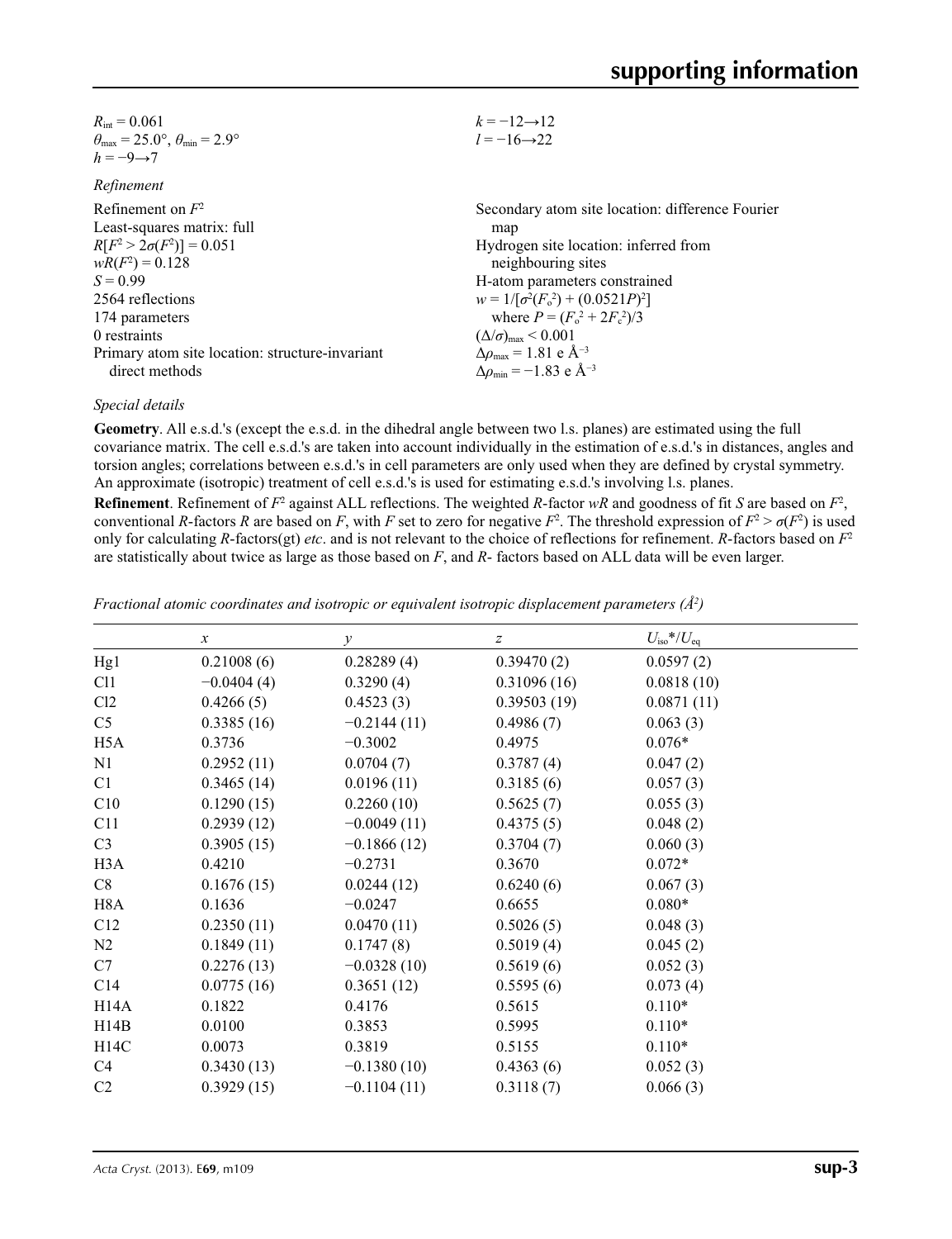| H2A              | 0.4245     | $-0.1434$     | 0.2683    | $0.080*$ |  |
|------------------|------------|---------------|-----------|----------|--|
| C <sub>6</sub>   | 0.2834(14) | $-0.1637(11)$ | 0.5598(7) | 0.062(3) |  |
| H <sub>6</sub> A | 0.2820     | $-0.2147$     | 0.6007    | $0.074*$ |  |
| C9               | 0.1155(14) | 0.1497(14)    | 0.6246(5) | 0.061(3) |  |
| H <sub>9</sub> A | 0.0715     | 0.1850        | 0.6654    | $0.074*$ |  |
| C13              | 0.3475(18) | 0.1076(12)    | 0.2547(6) | 0.083(4) |  |
| H13A             | 0.3449     | 0.0572        | 0.2116    | $0.124*$ |  |
| H13B             | 0.4528     | 0.1594        | 0.2587    | $0.124*$ |  |
| H13C             | 0.2453     | 0.1626        | 0.2532    | $0.124*$ |  |
|                  |            |               |           |          |  |

*Atomic displacement parameters (Å2 )*

|                 | $U^{11}$  | $U^{22}$   | $U^{33}$   | $U^{12}$      | $U^{13}$    | $U^{23}$    |
|-----------------|-----------|------------|------------|---------------|-------------|-------------|
| Hg1             | 0.0813(4) | 0.0419(4)  | 0.0565(3)  | 0.0057(2)     | 0.0083(3)   | 0.00836(19) |
| C <sub>11</sub> | 0.075(2)  | 0.111(3)   | 0.0590(19) | 0.016(2)      | 0.0022(15)  | 0.0250(18)  |
| Cl2             | 0.106(3)  | 0.0474(18) | 0.107(3)   | $-0.0145(19)$ | 0.003(2)    | 0.0152(18)  |
| C <sub>5</sub>  | 0.070(8)  | 0.046(8)   | 0.075(9)   | $-0.002(6)$   | 0.009(6)    | 0.023(7)    |
| N1              | 0.056(5)  | 0.033(5)   | 0.051(5)   | $-0.001(4)$   | 0.002(4)    | $-0.003(4)$ |
| C1              | 0.061(7)  | 0.052(7)   | 0.059(7)   | 0.003(6)      | 0.014(5)    | 0.003(6)    |
| C10             | 0.053(7)  | 0.047(7)   | 0.065(8)   | 0.003(5)      | 0.007(5)    | $-0.008(6)$ |
| C11             | 0.037(6)  | 0.056(7)   | 0.049(6)   | $-0.003(5)$   | $-0.001(4)$ | 0.003(6)    |
| C <sub>3</sub>  | 0.050(7)  | 0.049(7)   | 0.080(9)   | 0.007(5)      | $-0.004(6)$ | $-0.003(7)$ |
| C8              | 0.071(8)  | 0.066(8)   | 0.062(8)   | $-0.016(7)$   | $-0.002(6)$ | 0.017(7)    |
| C12             | 0.020(5)  | 0.060(7)   | 0.062(7)   | $-0.006(5)$   | $-0.007(4)$ | 0.008(6)    |
| N2              | 0.051(5)  | 0.043(5)   | 0.041(5)   | $-0.006(4)$   | 0.004(4)    | $-0.002(4)$ |
| C7              | 0.062(7)  | 0.038(6)   | 0.055(7)   | $-0.007(5)$   | 0.001(5)    | 0.015(5)    |
| C <sub>14</sub> | 0.078(9)  | 0.088(10)  | 0.055(7)   | 0.002(8)      | 0.015(6)    | $-0.021(7)$ |
| C4              | 0.042(6)  | 0.036(6)   | 0.077(8)   | $-0.007(5)$   | 0.000(5)    | 0.005(6)    |
| C <sub>2</sub>  | 0.076(9)  | 0.057(8)   | 0.065(8)   | 0.015(7)      | $-0.001(6)$ | $-0.016(7)$ |
| C <sub>6</sub>  | 0.048(7)  | 0.060(8)   | 0.075(9)   | $-0.014(6)$   | $-0.006(6)$ | 0.030(7)    |
| C9              | 0.051(7)  | 0.099(10)  | 0.035(6)   | $-0.009(7)$   | 0.007(4)    | 0.005(7)    |
| C13             | 0.133(13) | 0.059(8)   | 0.061(8)   | 0.001(8)      | 0.031(8)    | 0.006(7)    |

# *Geometric parameters (Å, º)*

| $Hg1 - N2$  | 2.314(8)  | $C3-C4$      | 1.401(15) |
|-------------|-----------|--------------|-----------|
| $Hg1-N1$    | 2.322(8)  | $C3$ —H $3A$ | 0.9300    |
| $Hg1-C12$   | 2.403(3)  | $C8-C9$      | 1.359(16) |
| $Hg1 - Cl1$ | 2.414(3)  | $C8-C7$      | 1.408(15) |
| $C5-C6$     | 1.352(16) | $C8 - H8A$   | 0.9300    |
| $C5-C4$     | 1.410(15) | $C12-M2$     | 1.378(13) |
| $C5 - H5A$  | 0.9300    | $C12-C7$     | 1.386(13) |
| $N1 - C1$   | 1.326(12) | $C7-C6$      | 1.424(15) |
| $N1 - C11$  | 1.348(12) | $C14 - H14A$ | 0.9600    |
| $C1-C2$     | 1.402(15) | $C14 - H14B$ | 0.9600    |
| $C1 - C13$  | 1.501(15) | $C14 - H14C$ | 0.9600    |
| $C10-M2$    | 1.348(13) | $C2-H2A$     | 0.9300    |
| $C10-C9$    | 1.414(15) | $C6 - H6A$   | 0.9300    |
|             |           |              |           |